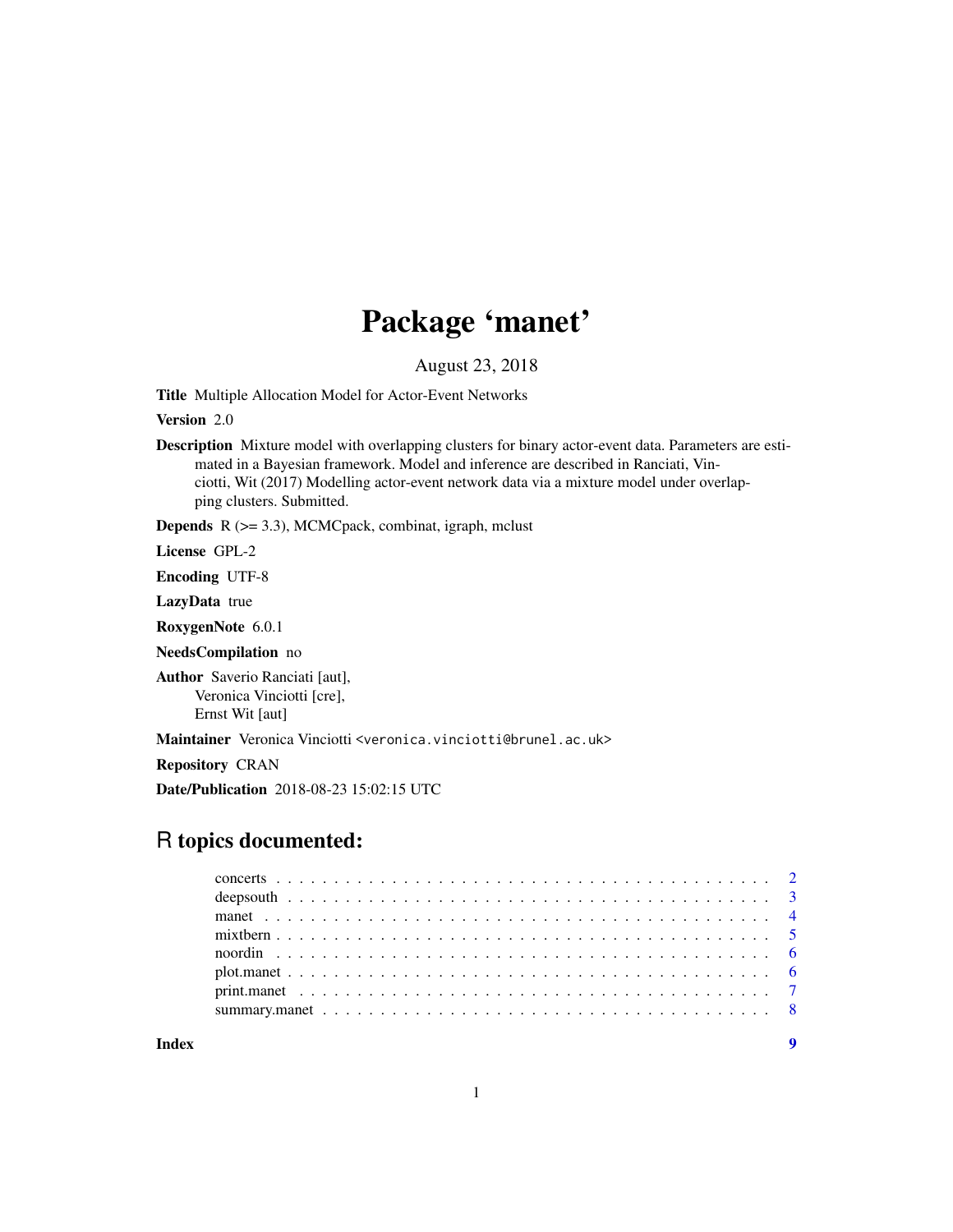<span id="page-1-0"></span>

Synthetic data matrix of dimension n x d, recording attendances of  $n=500$  people to d=14 concerts from 14 different artists. There are three clusters in the data, each one corresponding to a community of fans of a specific musical genre. Overlaps of these fandoms point towards attendances dictated by artists playing music from sub-genres - such as electropop.

#### Usage

concerts

## Format

A data frame with 500 rows and 14 variables

# Details

- 14 concerts attendended: "Blondie", "Fleetwood Mac", "Paramore", "Queen", "St.Vincent", "The Queen", "Pet Shop Boys", "M83", "Daft Punk", "Goldfrapp", "Chvrches", "LaRoux", "Robyn", "BANKS"
- 500 attendees

```
#DATA GENERATION
z_ext <-function(x,nfac){
 nq \leftarrow length(x)zx <- hcube(rep(nq,nfac))
 zx \le -zx[, \dim(zx)[2]:1z2 \le matrix(x[zx],dim(zx)[1],dim(zx)[2])
 return(z2)
 }
K=3 # main clusters: Rock (cluster h=5), Pop (cluster h=3), Electronic (cluster h=2)
K_star=2^K
n=500 #attendees
set.seed(777)
u=z_ext(0:1,K)
alpha_star=rep(0,K_star)
alpha_star=c(0.05,0.10,0.35,0.15,0.25,0.00,0.10,0.00)
index=rep(0,n)
for(i in 1:n)
 index[i]=sample(1:K_star,1,prob=alpha_star)
d=14 #concerts/artists
y<-matrix(0,n,d)
colnames(y)=c("Blondie", "Fleetwood Mac", "Paramore","Queen","St.Vincent", "The Queen",
"Pet Shop Boys","M83","Daft Punk", "Goldfrapp", "Chvrches", "LaRoux", "Robyn","BANKS")
```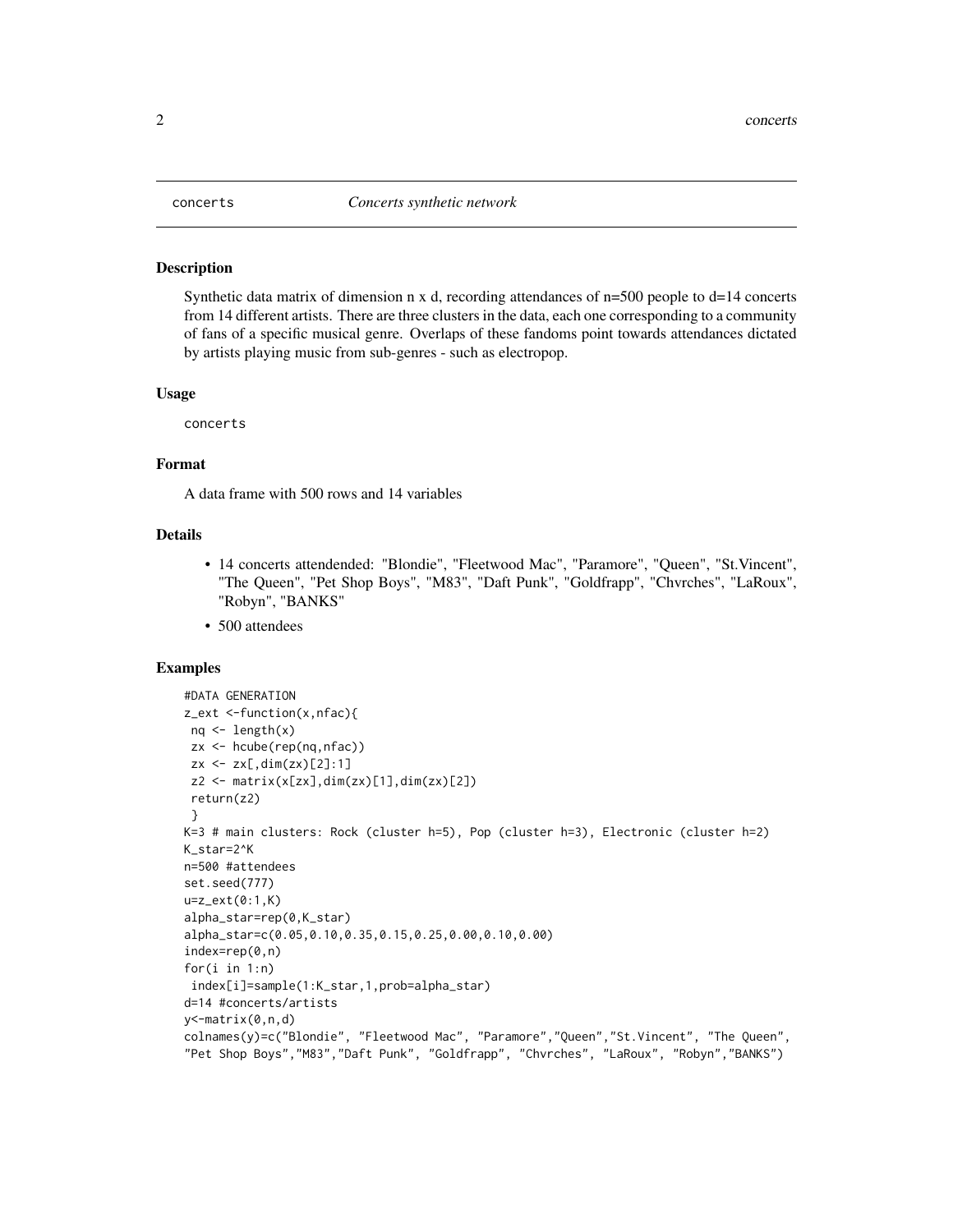#### <span id="page-2-0"></span>deepsouth 3

```
pi.greco=matrix(0,K,d)
rownames(pi.greco)=c("Rock","Pop","Electronic")
colnames(pi.greco)=colnames(y)
pi.greco[1,]=c(0.80,0.80,0.80,0.70,0.90,0.80,0.10,0.10,0.05,0.05,0.10,0.05,0.05,0.10)
pi.greco[2,]=c(0.10,0.10,0.90,0.80,0.90,0.80,0.05,0.10,0.05,0.70,0.70,0.05,0.80,0.05)
pi.greco[3,]=c(0.05,0.05,0.05,0.10,0.05,0.05,0.80,0.90,0.90,0.80,0.70,0.80,0.90,0.90)
for (i in 1:n)
for(j in 1:d)
y[i,j]<-rbinom(1,1,prob=ifelse(sum(u[index[i],])==0,0.00000001,min(pi.greco[,j]^u[index[i],])))
#y is the 500x14 matrix of data
#RUNNING MANET
## Not run:
data(concerts)
start=Sys.time()
crt<-manet(concerts,K=3,maxT=5000)
finish=Sys.time()
finish-start
#Time difference of 11.58112 mins
plot(crt)
summary(crt)
alloc<-summary(crt)$actor.allocations[,2]
adjustedRandIndex(index,alloc)
#0.8420733
classError(alloc,index)$errorRate
#0.07
## End(Not run)
```
deepsouth *Deep South Network*

#### Description

This is a data set of 18 women observed over a nine-month period. During that period, various subsets of these women met in a series of 14 informal social events. The data recored which women met for which events.

#### Usage

deepsouth

## Format

A data frame with 18 rows and 14 variables

# Source

Davies et al (1941) Deep South: A sociological anthropological study of caste and class. University of Chicago Press.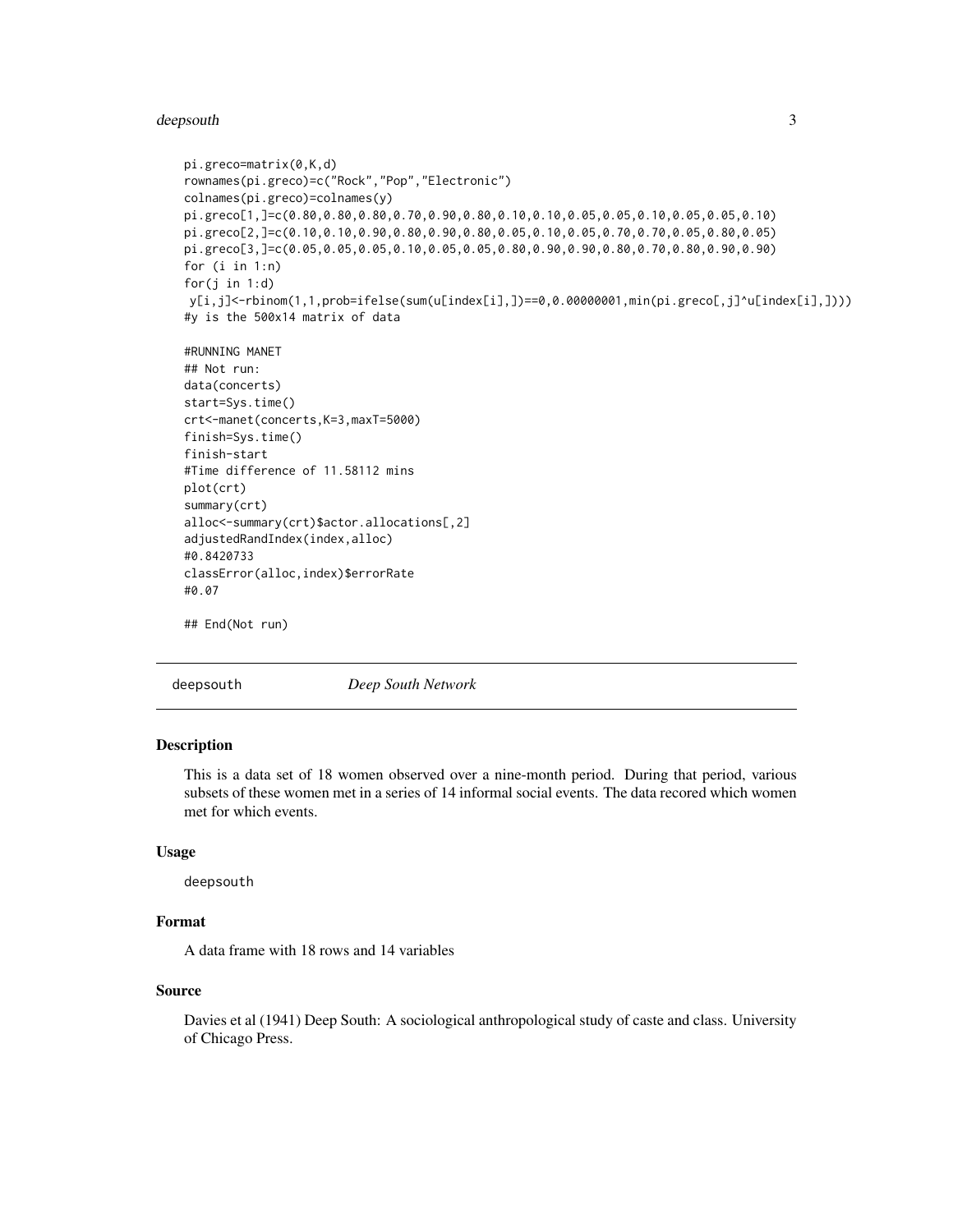<span id="page-3-0"></span>

This function infers K multiple allocation cluster for actor-event network data.

#### Usage

manet(y,  $K = 2$ , max $T = 5000$ , seed = 1, link = "min", verbose = FALSE)

# Arguments

| y       | A n x d actor-event adjacency matrix, whereby y_ij is 1 if actor i attended event<br>$i - 0$ otherwise.                                         |
|---------|-------------------------------------------------------------------------------------------------------------------------------------------------|
| K       | Number of multiple clusters. Default is set to 2.                                                                                               |
| maxT    | Number of MCMC iterations. Default is set to 5000.                                                                                              |
| seed    | Random seed. Default is 1.                                                                                                                      |
| link    | Method to combine the parameters of the parent clusters into the parameter for<br>the heir cluster. Default is "min". The alternative is "max". |
| verbose | Set to TRUE if you want to see the steps of the MCMC iterations. Defaults is<br>FALSE.                                                          |

#### Value

A manet object consisting of a list with five outputs:

- p.allocation.chain A maxT x n x 2^K array with the posterior probabilities of allocation to the heir clusters.
- p.event.chain A maxT x K x d array with the cluster posterior probabilities of attendance to events.
- p.community.chain A maxT x 2^K matrix with the heir cluster proportions.
- parent.heir.cluster A  $2^k$  X K matrix, which indicates the relationship between parent and heir clusters.
- adj The original adjacency matrix.
- proc.time The computational time.

```
data(deepsouth)
ds<-manet(deepsouth,K=2,maxT=100)
plot(ds)
summary(ds)
```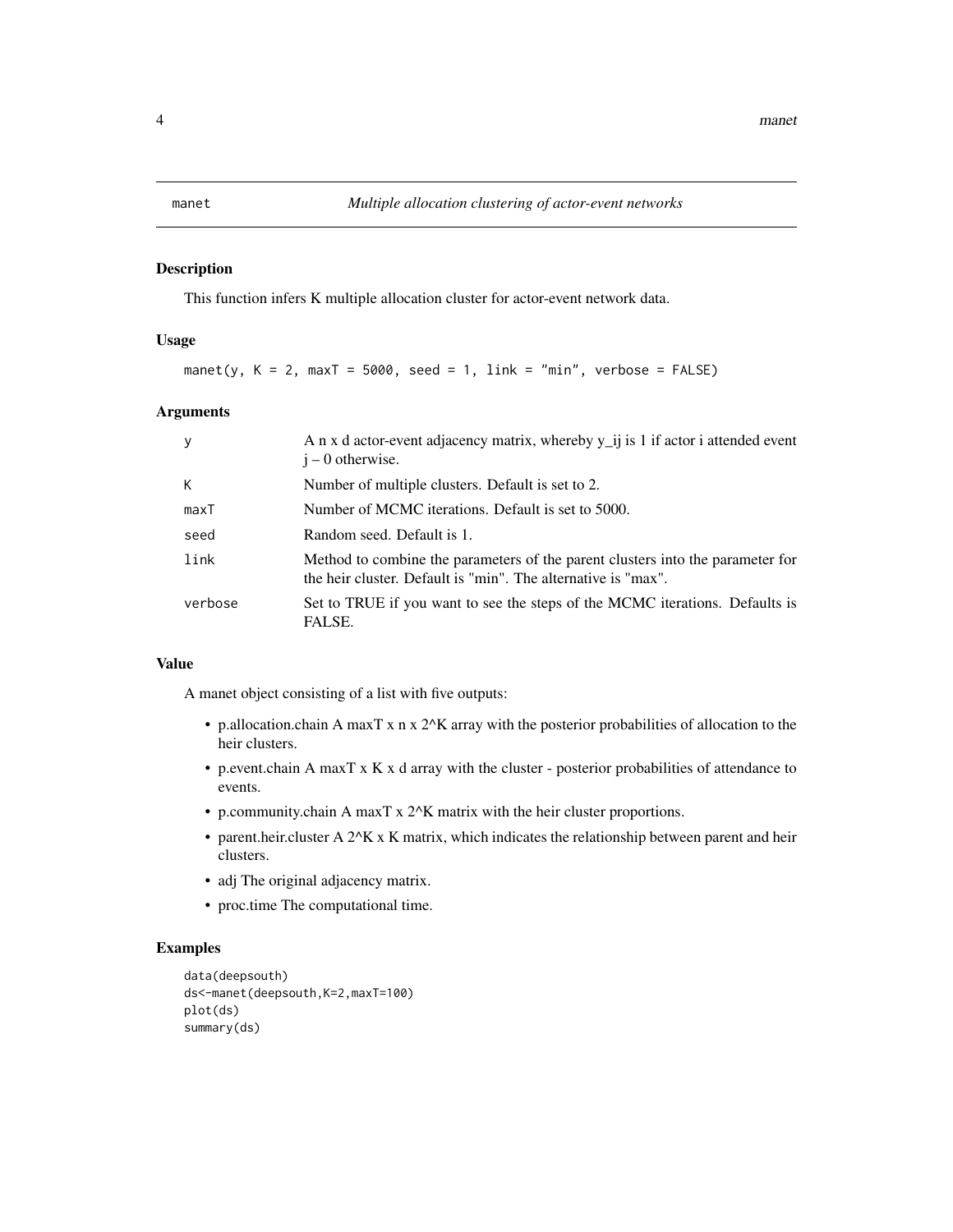<span id="page-4-0"></span>

This function infers K single allocation cluster for actor-event network data.

#### Usage

 $mixthern(y, K = 4, maxT = 5000, seed = 1, verbose = FALSE)$ 

# Arguments

| y       | A n x d actor-event adjacency matrix, whereby y_ij is 1 if actor i attended event<br>$i - 0$ otherwise. |
|---------|---------------------------------------------------------------------------------------------------------|
| К       | Number of single clusters. Default is set to 4.                                                         |
| maxT    | Number of MCMC iterations. Default is set to 5000.                                                      |
| seed    | Random seed. Default is 1.                                                                              |
| verbose | Set to TRUE if you want to see the steps of the MCMC iterations. Defaults is<br>FALSE.                  |

## Value

A manet object consisting of a list with five outputs:

- p.allocation.chain A maxT x n x K array with the posterior probabilities of allocation to the heir clusters.
- p.event.chain A maxT x K x d array with the cluster posterior probabilities of attendance to events.
- p.community.chain A maxT x K matrix with the heir cluster proportions.
- adj The original adjacency matrix.
- proc.time The computational time.

```
data(deepsouth)
ds<-mixtbern(deepsouth,K=2,maxT=100)
plot(ds)
summary(ds)
```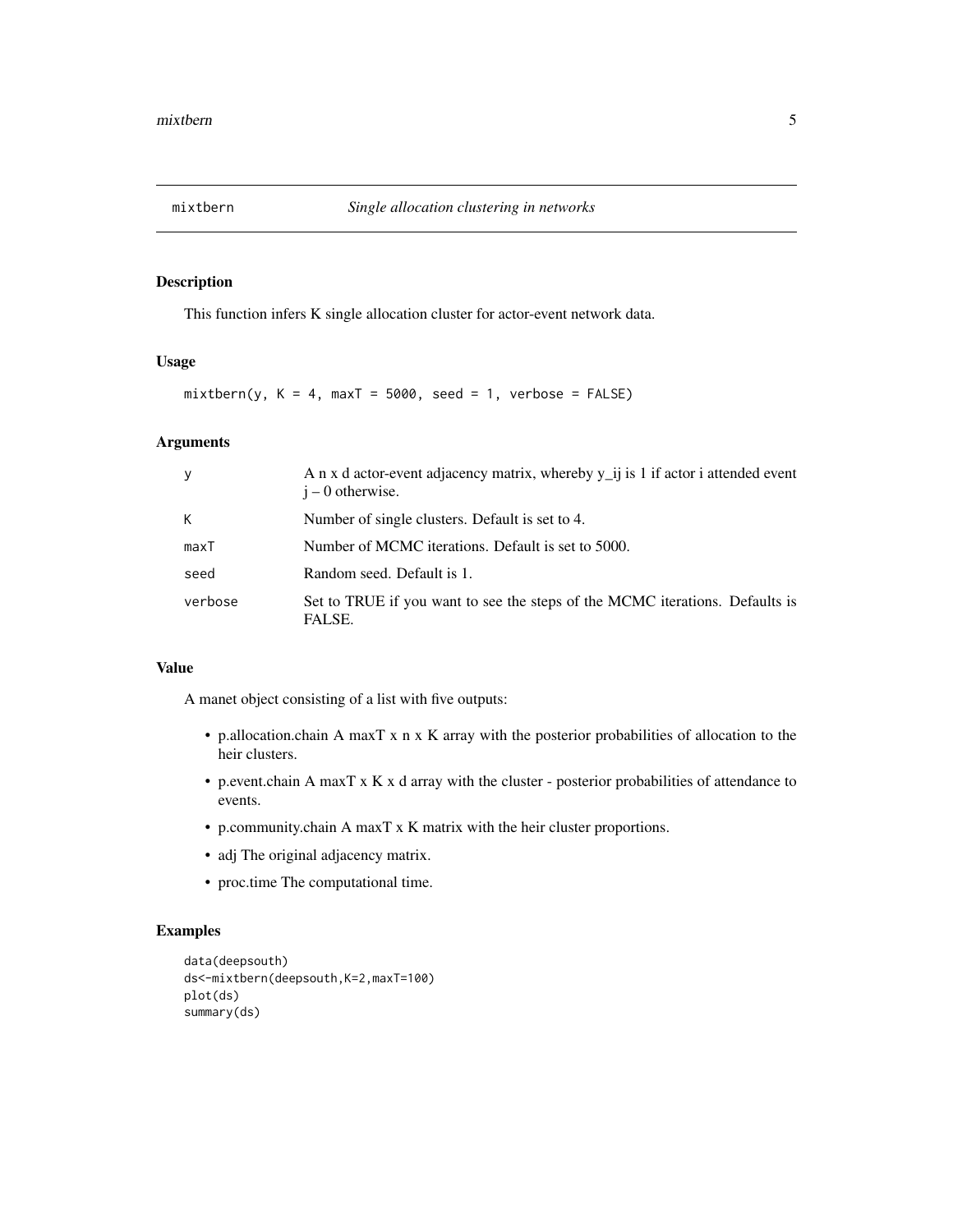<span id="page-5-0"></span>

The Noordin Top Terrorist Network Data were drawn primarily from "Terrorism in Indonesia: Noordin's Networks," a publication of the International Crisis Group, and include relational data on 79 individuals discussed in that publication. The dataset includes information on these individuals' affiliations with terrorist/insurgent organizations, educational institutions, businesses, and religious institutions.

#### Usage

noordin

#### Format

A data frame with 79 rows and 45 variables

#### Details

- 45 events attendended: eight organizations, five operations (bombings), eleven training events, two financial meetings, seven logistic meetings, twelve general meetings
- 79 terrorists, as documented in Everton (2012) but including also the five "lone wolves" (last five rows)

## Source

Everton (2012) Disrupting dark networks 34. Cambridge University Press.

plot.manet *Plotting the output from the multiple allocation clustering.*

#### Description

This function plots the output of the manet function.

## Usage

```
## S3 method for class 'manet'
plot(x, seed = 1, layout = layout\_nick, ...)
```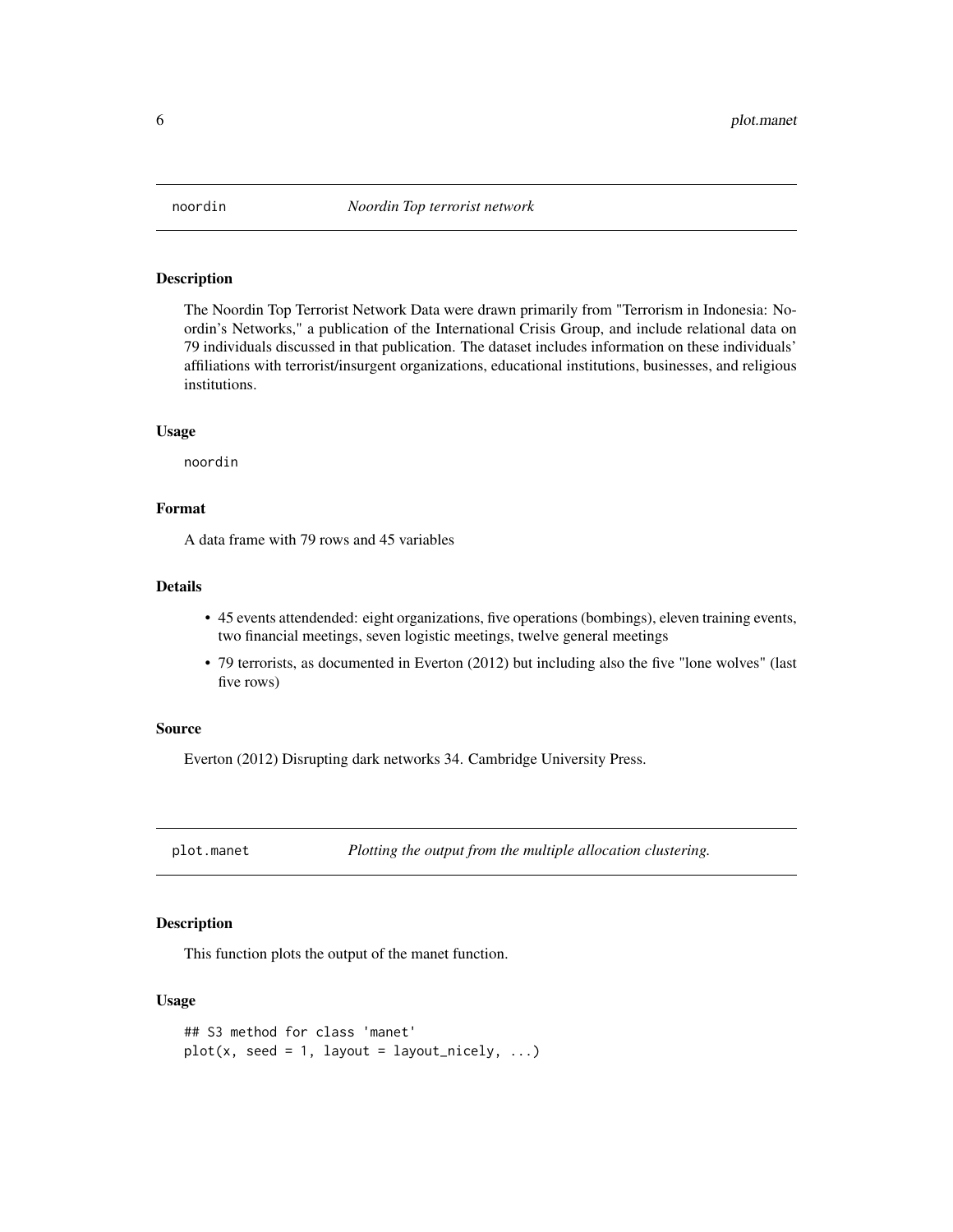# <span id="page-6-0"></span>print.manet 7

#### Arguments

| X        | A manet object.                                                          |
|----------|--------------------------------------------------------------------------|
| seed     | Random seed. Default is 1.                                               |
| layout   | Layout of the network from the igraph package. Default is layout nicely. |
| $\cdots$ | Additional inputs to the igraph function.                                |

## Value

An actor-event network with events as round circles and actors as squared circles with the different colours corresponding to the identified communities.

# Examples

```
data(deepsouth)
ds<-manet(deepsouth,K=2,maxT=100)
plot(ds)
```
print.manet *Printing the output from the multiple allocation clustering*

# Description

This function prints the output of the manet function

# Usage

```
## S3 method for class 'manet'
print(x, digits = 3, ...)
```
# Arguments

| $\mathsf{x}$ | A manet object.                             |
|--------------|---------------------------------------------|
| digits       | Number of digits. Default is 3.             |
| .            | Additional arguments to the print function. |

```
data(deepsouth)
ds<-manet(deepsouth,K=2,maxT=100)
print(ds)
```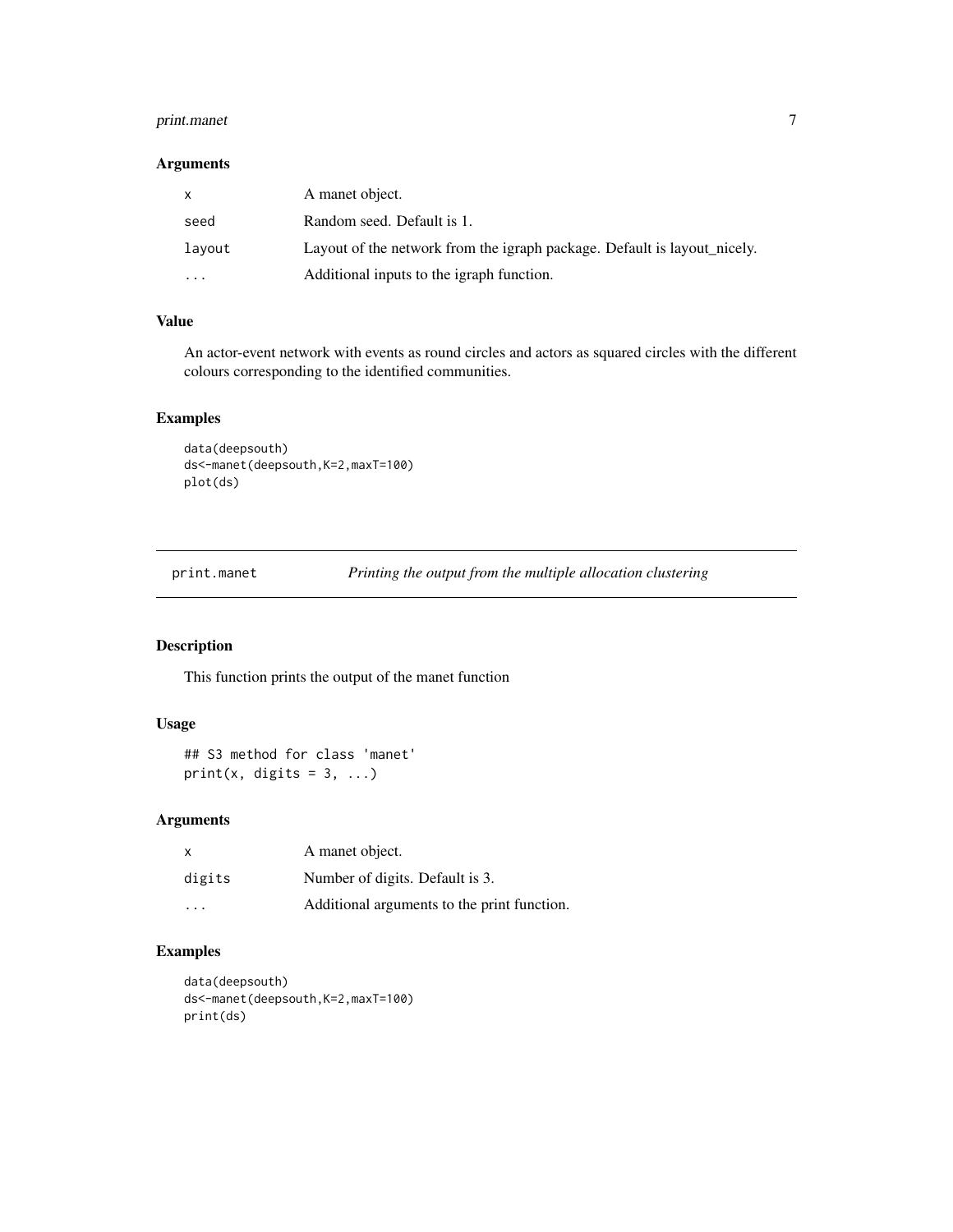<span id="page-7-0"></span>

This function summarises the output of the manet function

# Usage

```
## S3 method for class 'manet'
summary(object, digits = 3, ...)
```
# Arguments

| object | A manet object.                               |
|--------|-----------------------------------------------|
| digits | Number of digits. Default is 3.               |
| .      | Additional arguments to the summary function. |

# Examples

data(deepsouth) ds<-manet(deepsouth,K=2,maxT=100) summary(ds)